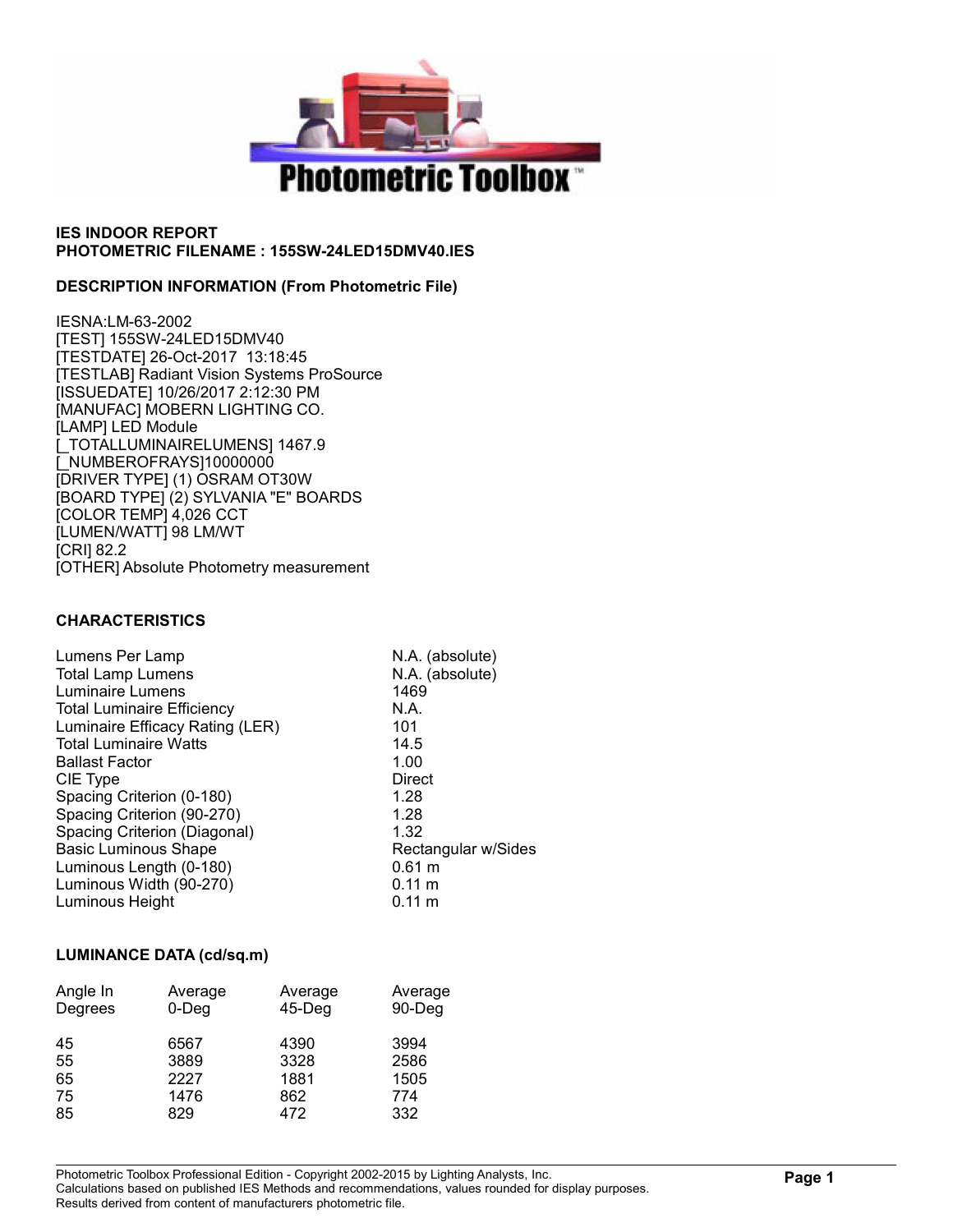### CANDELA TABULATION

|             |                | 10                  | 20                  | 30             | 40             | 50             | 60             | 70             | 80             | 90             |
|-------------|----------------|---------------------|---------------------|----------------|----------------|----------------|----------------|----------------|----------------|----------------|
| $\mathbf 0$ | 596.27         | $\overline{596.27}$ | $\overline{596.27}$ | 596.27         | 596.27         | 596.27         | 596.27         | 596.27         | 596.27         | 596.27         |
| 3           | 595.34         | 595.05              | 594.52              | 594.13         | 593.43         | 592.74         | 592.29         | 591.91         | 591.61         | 591.58         |
| 6           | 592.60         | 591.77              | 590.81              | 589.42         | 588.10         | 587.05         | 586.52         | 586.16         | 586.07         | 586.03         |
| 9           | 589.87         | 588.25              | 586.07              | 583.79         | 582.61         | 582.51         | 583.58         | 585.56         | 587.40         | 588.04         |
| 12          | 585.00         | 582.62              | 580.00              | 578.53         | 579.20         | 580.74         | 583.68         | 588.90         | 593.65         | 595.29         |
| 15          | 576.00         | 574.18              | 574.33              | 575.28         | 578.96         | 584.07         | 589.34         | 595.30         | 601.17         | 602.83         |
| 18          | 565.50         | 566.20              | 568.78              | 572.73         | 579.95         | 591.11         | 598.94         | 603.75         | 606.38         | 606.66         |
| 21          | 556.09         | 557.10              | 561.94              | 568.17         | 579.39         | 594.19         | 602.66         | 605.82         | 605.75         | 603.60         |
| 24          | 545.62         | 545.93              | 552.25              | 560.20         | 574.36         | 589.69         | 593.96         | 595.58         | 594.90         | 592.73         |
| 27          | 531.49         | 532.26              | 538.91              | 550.42         | 564.72         | 576.47         | 574.81         | 571.35         | 571.24         | 572.82         |
| 30          | 514.14         | 515.45              | 522.77              | 534.98         | 544.85         | 550.36         | 543.29         | 539.86         | 536.45         | 539.13         |
| 33          | 494.61         | 495.20              | 501.21              | 513.49         | 516.66         | 511.36         | 501.99         | 500.84         | 492.89         | 491.67         |
| 36          | 472.98         | 471.46              | 473.89              | 484.44         | 477.54         | 467.03         | 466.00         | 465.23         | 456.44         | 451.83         |
| 39          | 448.05         | 444.88              | 443.01              | 441.01         | 433.59         | 430.67         | 443.18         | 441.94         | 439.11         | 436.00         |
| 42          | 414.45         | 409.42              | 401.87              | 398.35         | 399.21         | 410.57         | 427.00         | 422.33         | 422.40         | 419.94         |
| 45          | 367.94         | 360.95              | 355.21              | 358.67         | 370.64         | 393.99         | 399.56         | 392.89         | 384.53         | 379.19         |
| 48          | 312.57         | 307.67              | 314.88              | 328.31         | 349.06         | 367.06         | 360.51         | 351.24         | 335.59         | 328.94         |
| 51          | 254.83         | 261.38              | 277.83              | 304.98         | 327.89         | 330.75         | 320.96         | 305.98         | 295.65         | 288.61         |
| 54          | 202.20         | 219.35              | 249.18              | 272.91         | 296.37         | 291.15         | 280.46         | 268.75         | 260.06         | 253.97         |
| 57          | 160.45         | 182.22              | 213.71              | 238.83         | 258.90         | 251.35         | 243.27         | 233.20         | 225.56         | 217.39         |
| 60          | 127.98         | 148.81              | 177.17              | 203.63         | 215.34         | 210.76         | 205.09         | 197.09         | 190.21         | 181.81         |
| 63          | 101.73         | 120.31              | 148.74              | 168.74         | 172.06         | 171.22         | 169.43         | 163.73         | 158.60         | 151.56         |
| 66          | 80.58          | 95.07               | 117.08              | 134.21         | 138.28         | 136.68         | 134.80         | 133.05         | 129.73         | 125.65         |
| 69          | 63.98          | 74.04               | 90.41               | 98.60          | 106.21         | 105.51         | 105.08         | 105.48         | 104.08         | 102.25         |
| 72          | 51.65<br>42.91 | 57.21<br>44.88      | 69.57<br>53.45      | 74.07<br>55.96 | 81.10<br>59.59 | 81.60<br>63.71 | 82.73<br>62.75 | 82.52<br>62.51 | 82.56<br>63.14 | 81.45<br>63.63 |
| 75<br>78    | 35.18          | 35.96               | 42.98               | 43.60          | 45.77          | 48.19          | 45.79          | 44.93          | 46.79          | 48.34          |
| 81          | 27.53          | 29.29               | 37.36               | 37.07          | 38.99          | 38.32          | 34.25          | 33.86          | 35.28          | 36.67          |
| 84          | 18.05          | 23.15               | 30.86               | 31.89          | 32.24          | 29.37          | 25.43          | 23.00          | 25.61          | 26.30          |
| 87          | 8.45           | 14.16               | 24.90               | 27.58          | 27.89          | 23.39          | 20.48          | 17.87          | 18.99          | 19.92          |
| 90          | 1.13           | 7.07                | 17.67               | 24.31          | 24.67          | 18.31          | 15.84          | 13.85          | 15.38          | 14.77          |
| 93          | 0.01           | 1.47                | 7.38                | 12.55          | 10.78          | 8.97           | 6.24           | 5.82           | 5.99           | 6.82           |
| 96          | 0.00           | 0.12                | 0.46                | 0.58           | 0.86           | 0.65           | 0.46           | 0.60           | 0.62           | 0.46           |
| 99          | 0.00           | 0.03                | 0.16                | 0.24           | 0.16           | 0.09           | 0.08           | 0.06           | 0.11           | 0.03           |
| 102         | 0.00           | 0.00                | 0.00                | 0.00           | 0.00           | 0.00           | 0.00           | 0.00           | 0.00           | 0.00           |
| 105         | 0.00           | 0.00                | 0.00                | 0.00           | 0.00           | 0.00           | 0.00           | 0.00           | 0.00           | 0.00           |
| 108         | 0.00           | 0.00                | 0.00                | 0.00           | 0.00           | 0.00           | 0.00           | 0.00           | 0.00           | 0.00           |
| 111         | 0.00           | 0.00                | 0.00                | 0.00           | 0.00           | 0.00           | 0.00           | 0.00           | 0.00           | 0.00           |
| 114         | 0.00           | 0.00                | 0.00                | 0.00           | 0.00           | 0.00           | 0.00           | 0.00           | 0.00           | 0.00           |
| 117         | 0.00           | 0.00                | 0.00                | 0.00           | 0.00           | 0.00           | 0.00           | 0.00           | 0.00           | 0.00           |
| 120         | 0.00           | 0.00                | 0.00                | 0.00           | 0.00           | 0.00           | 0.00           | 0.00           | 0.00           | 0.00           |
| 123         | 0.00           | 0.00                | 0.00                | 0.00           | 0.00           | 0.00           | 0.00           | 0.00           | 0.00           | 0.00           |
| 126         | 0.00           | 0.00                | 0.00                | 0.00           | 0.00           | 0.00           | 0.00           | 0.00           | 0.00           | 0.00           |
| 129         | 0.00           | 0.00                | 0.00                | 0.00           | 0.00           | 0.00           | 0.00           | 0.00           | 0.00           | 0.00           |
| 132         | 0.00           | 0.00                | 0.00                | 0.00           | 0.00           | 0.00           | 0.00           | 0.00           | 0.00           | 0.00           |
| 135         | 0.00<br>0.00   | 0.00<br>0.00        | 0.00<br>0.00        | 0.00<br>0.00   | 0.00<br>0.00   | 0.00<br>0.00   | 0.00<br>0.00   | 0.00<br>0.00   | 0.00<br>0.00   | 0.00<br>0.00   |
| 138<br>141  | 0.00           | 0.00                | 0.00                | 0.00           | 0.00           | 0.00           | 0.00           | 0.00           | 0.00           | 0.00           |
| 144         | 0.00           | 0.00                | 0.00                | 0.00           | 0.00           | 0.00           | 0.00           | 0.00           | 0.00           | 0.00           |
| 147         | 0.00           | 0.00                | 0.00                | 0.00           | 0.00           | 0.00           | 0.00           | 0.00           | 0.00           | 0.00           |
| 150         | 0.00           | 0.00                | 0.00                | 0.00           | 0.00           | 0.00           | 0.00           | 0.00           | 0.00           | 0.00           |
| 153         | 0.00           | 0.00                | 0.00                | 0.00           | 0.00           | 0.00           | 0.00           | 0.00           | 0.00           | 0.00           |
| 156         | 0.00           | 0.00                | 0.00                | 0.00           | 0.00           | 0.00           | 0.00           | 0.00           | 0.00           | 0.00           |
| 159         | 0.00           | 0.00                | 0.00                | 0.00           | 0.00           | 0.00           | 0.00           | 0.00           | 0.00           | 0.00           |
|             |                |                     |                     |                |                |                |                |                |                |                |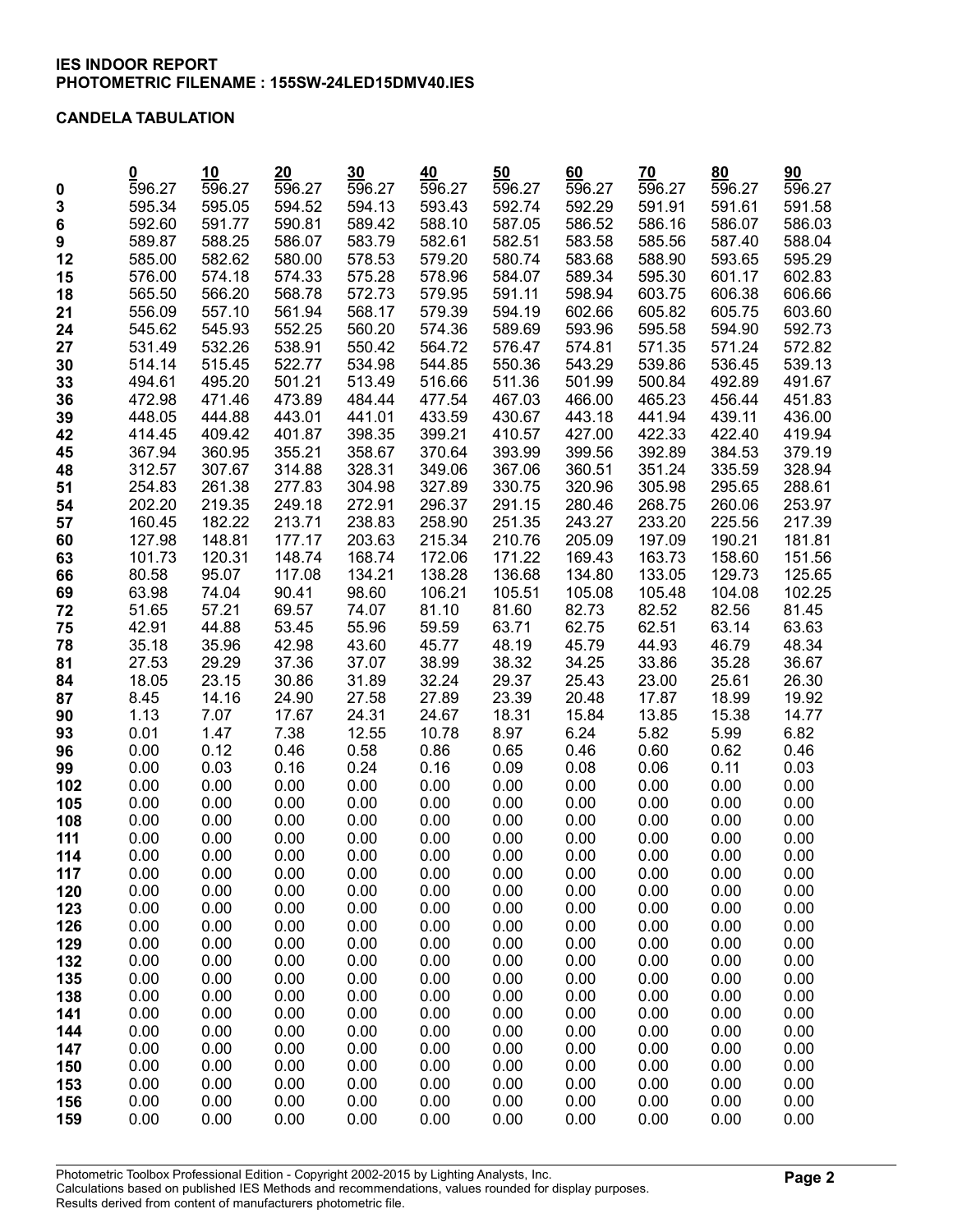| 162                    | 0.00                | 0.00                     | 0.00             | 0.00             | 0.00             | 0.00             | 0.00             | 0.00             | 0.00             | 0.00             |
|------------------------|---------------------|--------------------------|------------------|------------------|------------------|------------------|------------------|------------------|------------------|------------------|
| 165                    | 0.00                | 0.00                     | 0.00             | 0.00             | 0.00             | 0.00             | 0.00             | 0.00             | 0.00             | 0.00             |
| 168                    | 0.00                | 0.00                     | 0.00             | 0.00             | 0.00             | 0.00             | 0.00             | 0.00             | 0.00             | 0.00             |
| 171                    | 0.00                | 0.00                     | 0.00             | 0.00             | 0.00             | 0.00             | 0.00             | 0.00             | 0.00             | 0.00             |
| 174                    | 0.00<br>0.00        | 0.00<br>0.00             | 0.00<br>0.00     | 0.00<br>0.00     | 0.00<br>0.00     | 0.00<br>0.00     | 0.00<br>0.00     | 0.00<br>0.00     | 0.00<br>0.00     | 0.00<br>0.00     |
| 177<br>180             | 0.00                | 0.00                     | 0.00             | 0.00             | 0.00             | 0.00             | 0.00             | 0.00             | 0.00             | 0.00             |
|                        |                     |                          |                  |                  |                  |                  |                  |                  |                  |                  |
| Vert.<br><b>Angles</b> |                     | <b>Horizontal Angles</b> |                  |                  |                  |                  |                  |                  |                  |                  |
|                        | 100                 | <u>110</u>               | 120              | 130              | 140              | <u>150</u>       | <u>160</u>       | <u>170</u>       | <u>180</u>       | <u>190</u>       |
| $\mathbf 0$            | $\overline{596}.27$ | 596.27                   | 596.27           | 596.27           | 596.27           | 596.27           | 596.27           | 596.27           | 596.27           | 596.27           |
| 3                      | 591.46              | 591.58                   | 591.76           | 591.94           | 592.30           | 592.83           | 592.72           | 593.09           | 593.25           | 593.18           |
| 6                      | 585.91              | 585.83                   | 585.91           | 585.99           | 586.46           | 586.96           | 587.20           | 586.86           | 587.14           | 586.94           |
| 9                      | 586.78              | 584.45                   | 582.13           | 580.66           | 579.91           | 579.17           | 579.42           | 579.01           | 579.47           | 579.18           |
| 12                     | 592.29              | 586.33                   | 580.46           | 577.34           | 575.08           | 572.07           | 570.49           | 570.65           | 571.42           | 571.15           |
| 15                     | 599.75              | 591.96                   | 584.32           | 578.57           | 572.32           | 565.78           | 562.27           | 562.02           | 563.53           | 563.10           |
| 18                     | 604.81              | 599.45<br>598.75         | 591.31           | 582.47           | 569.86<br>567.95 | 559.21<br>553.60 | 552.51           | 553.13           | 554.36           | 554.90<br>543.26 |
| 21<br>24               | 602.53<br>591.20    | 586.63                   | 591.30<br>579.75 | 582.64<br>576.46 | 563.39           | 550.09           | 543.62<br>536.50 | 540.76<br>526.87 | 542.56<br>529.26 | 531.38           |
| 27                     | 572.20              | 565.61                   | 560.41           | 560.11           | 551.05           | 542.29           | 527.23           | 513.16           | 515.51           | 522.30           |
| 30                     | 542.63              | 539.28                   | 533.37           | 531.29           | 525.55           | 522.43           | 513.02           | 499.05           | 499.52           | 511.01           |
| 33                     | 497.32              | 500.17                   | 499.34           | 499.68           | 499.65           | 495.61           | 489.81           | 484.44           | 479.43           | 491.44           |
| 36                     | 452.90              | 456.97                   | 463.26           | 466.41           | 472.89           | 467.13           | 459.90           | 465.61           | 455.91           | 464.99           |
| 39                     | 428.59              | 425.53                   | 426.55           | 429.01           | 435.42           | 429.26           | 430.90           | 439.07           | 430.16           | 435.49           |
| 42                     | 408.95              | 401.14                   | 395.88           | 391.84           | 392.64           | 389.89           | 398.64           | 404.87           | 402.99           | 402.18           |
| 45                     | 372.34              | 372.16                   | 367.29           | 362.29           | 352.83           | 348.97           | 358.79           | 364.31           | 373.51           | 363.65           |
| 48                     | 325.71              | 335.62                   | 336.55           | 334.74           | 322.91           | 310.89           | 313.85           | 318.56           | 334.70           | 319.32           |
| 51                     | 286.73              | 296.20                   | 301.16           | 301.34           | 293.52           | 277.17           | 263.52           | 271.26           | 281.34           | 270.54           |
| 54                     | 251.24              | 260.13                   | 262.01           | 264.10           | 256.44           | 241.50           | 226.33           | 220.50           | 221.17           | 216.80           |
| 57<br>60               | 217.11<br>182.66    | 223.80<br>187.23         | 226.09<br>187.39 | 226.00<br>186.56 | 220.95<br>183.02 | 210.60<br>176.57 | 190.00<br>156.11 | 173.09<br>132.30 | 164.37<br>117.52 | 168.36<br>128.47 |
| 63                     | 152.17              | 152.86                   | 151.87           | 148.76           | 143.55           | 142.06           | 128.23           | 101.02           | 82.88            | 98.12            |
| 66                     | 124.54              | 121.82                   | 119.43           | 117.71           | 112.18           | 110.57           | 96.94            | 76.36            | 62.16            | 74.29            |
| 69                     | 100.24              | 95.97                    | 91.47            | 90.67            | 84.94            | 80.06            | 73.06            | 57.19            | 46.57            | 56.54            |
| 72                     | 79.81               | 75.68                    | 71.55            | 70.11            | 66.50            | 60.71            | 55.37            | 42.79            | 36.40            | 43.70            |
| 75                     | 60.75               | 58.21                    | 56.20            | 56.75            | 52.15            | 46.98            | 41.51            | 33.13            | 30.86            | 34.43            |
| 78                     | 44.44               | 42.77                    | 43.65            | 46.05            | 42.25            | 37.45            | 33.05            | 26.55            | 26.63            | 27.29            |
| 81                     | 32.87               | 32.03                    | 33.23            | 36.99            | 34.87            | 31.16            | 28.02            | 19.90            | 20.05            | 20.40            |
| 84                     | 24.45               | 23.17                    | 25.27            | 29.59            | 29.29            | 27.82            | 23.33            | 14.87            | 13.29            | 15.55            |
| 87                     | 18.31               | 17.76                    | 19.81            | 23.37            | 24.49            | 23.50            | 18.31            | 9.61             | 6.33             | 9.41             |
| 90<br>93               | 13.72<br>5.55       | 12.73<br>6.82            | 14.11<br>7.27    | 16.69<br>9.47    | 20.97<br>11.62   | 20.86<br>13.95   | 13.04<br>7.98    | 4.26<br>1.49     | 0.54<br>0.35     | 4.19<br>2.25     |
| 96                     | 0.81                | 0.69                     | 0.68             | 1.36             | 1.51             | 1.39             | 1.13             | 0.30             | 0.18             | 0.35             |
| 99                     | 0.21                | 0.05                     | 0.03             | 0.12             | 0.08             | 0.01             | 0.01             | 0.08             | 0.13             | 0.11             |
| 102                    | 0.00                | 0.00                     | 0.00             | 0.00             | 0.00             | 0.00             | 0.00             | 0.00             | 0.00             | 0.00             |
| 105                    | 0.00                | 0.00                     | 0.00             | 0.00             | 0.00             | 0.00             | 0.00             | 0.00             | 0.00             | 0.00             |
| 108                    | 0.00                | 0.00                     | 0.00             | 0.00             | 0.00             | 0.00             | 0.00             | 0.00             | 0.00             | 0.00             |
| 111                    | 0.00                | 0.00                     | 0.00             | 0.00             | 0.00             | 0.00             | 0.00             | 0.00             | 0.00             | 0.00             |
| 114                    | 0.00                | 0.00                     | 0.00             | 0.00             | 0.00             | 0.00             | 0.00             | 0.00             | 0.00             | 0.00             |
| 117                    | 0.00                | 0.00                     | 0.00             | 0.00             | 0.00             | 0.00             | 0.00             | 0.00             | 0.00             | 0.00             |
| 120                    | 0.00                | 0.00                     | 0.00             | 0.00             | 0.00             | 0.00             | 0.00             | 0.00             | 0.00             | 0.00             |
| 123<br>126             | 0.00<br>0.00        | 0.00<br>0.00             | 0.00<br>0.00     | 0.00<br>0.00     | 0.00<br>0.00     | 0.00<br>0.00     | 0.00<br>0.00     | 0.00<br>0.00     | 0.00<br>0.00     | 0.00<br>0.00     |
| 129                    | 0.00                | 0.00                     | 0.00             | 0.00             | 0.00             | 0.00             | 0.00             | 0.00             | 0.00             | 0.00             |
| 132                    | 0.00                | 0.00                     | 0.00             | 0.00             | 0.00             | 0.00             | 0.00             | 0.00             | 0.00             | 0.00             |
|                        |                     |                          |                  |                  |                  |                  |                  |                  |                  |                  |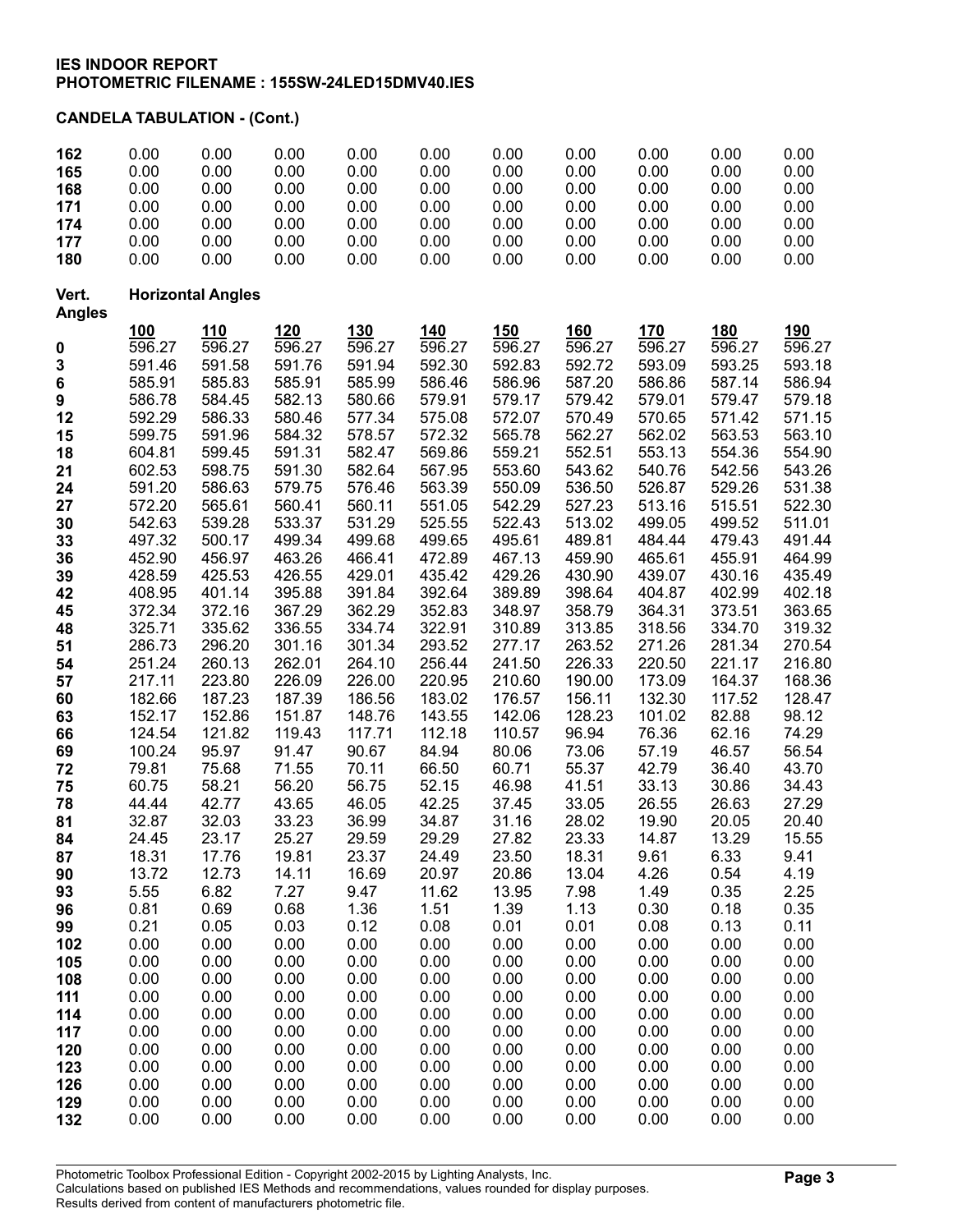| 135           | 0.00   | 0.00                     | 0.00                | 0.00   | 0.00   | 0.00   | 0.00                | 0.00   | 0.00                | 0.00       |
|---------------|--------|--------------------------|---------------------|--------|--------|--------|---------------------|--------|---------------------|------------|
| 138           | 0.00   | 0.00                     | 0.00                | 0.00   | 0.00   | 0.00   | 0.00                | 0.00   | 0.00                | 0.00       |
| 141           | 0.00   | 0.00                     | 0.00                | 0.00   | 0.00   | 0.00   | 0.00                | 0.00   | 0.00                | 0.00       |
| 144           | 0.00   | 0.00                     | 0.00                | 0.00   | 0.00   | 0.00   | 0.00                | 0.00   | 0.00                | 0.00       |
| 147           | 0.00   | 0.00                     | 0.00                | 0.00   | 0.00   | 0.00   | 0.00                | 0.00   | 0.00                | 0.00       |
| 150           | 0.00   | 0.00                     | 0.00                | 0.00   | 0.00   | 0.00   | 0.00                | 0.00   | 0.00                | 0.00       |
| 153           | 0.00   | 0.00                     | 0.00                | 0.00   | 0.00   | 0.00   | 0.00                | 0.00   | 0.00                | 0.00       |
| 156           | 0.00   | 0.00                     | 0.00                | 0.00   | 0.00   | 0.00   | 0.00                | 0.00   | 0.00                | 0.00       |
| 159           | 0.00   | 0.00                     | 0.00                | 0.00   | 0.00   | 0.00   | 0.00                | 0.00   | 0.00                | 0.00       |
| 162           | 0.00   | 0.00                     | 0.00                | 0.00   | 0.00   | 0.00   | 0.00                | 0.00   | 0.00                | 0.00       |
| 165           | 0.00   | 0.00                     | 0.00                | 0.00   | 0.00   | 0.00   | 0.00                | 0.00   | 0.00                | 0.00       |
| 168           | 0.00   | 0.00                     | 0.00                | 0.00   | 0.00   | 0.00   | 0.00                | 0.00   | 0.00                | 0.00       |
| 171           | 0.00   | 0.00                     | 0.00                | 0.00   | 0.00   | 0.00   | 0.00                | 0.00   | 0.00                | 0.00       |
| 174           | 0.00   | 0.00                     | 0.00                | 0.00   | 0.00   | 0.00   | 0.00                | 0.00   | 0.00                | 0.00       |
| 177           | 0.00   | 0.00                     | 0.00                | 0.00   | 0.00   | 0.00   | 0.00                | 0.00   | 0.00                | 0.00       |
| 180           | 0.00   | 0.00                     | 0.00                | 0.00   | 0.00   | 0.00   | 0.00                | 0.00   | 0.00                | 0.00       |
| Vert.         |        | <b>Horizontal Angles</b> |                     |        |        |        |                     |        |                     |            |
| <b>Angles</b> | 200    | 210                      | 220                 | 230    | 240    | 250    | 260                 | 270    | 280                 | <u>290</u> |
| 0             | 596.27 | 596.27                   | $\overline{596.27}$ | 596.27 | 596.27 | 596.27 | $\overline{596.27}$ | 596.27 | $\overline{596.27}$ | 596.27     |
| 3             | 592.89 | 593.15                   | 592.76              | 592.61 | 592.63 | 592.67 | 592.74              | 592.98 | 593.15              | 593.49     |
| 6             | 587.46 | 587.59                   | 587.61              | 587.79 | 588.39 | 589.09 | 589.79              | 590.47 | 591.00              | 591.26     |
| 9             | 580.07 | 580.79                   | 583.20              | 585.79 | 589.10 | 592.66 | 595.83              | 598.01 | 598.39              | 597.43     |
| 12            | 572.12 | 575.96                   | 581.91              | 587.71 | 593.71 | 601.22 | 607.55              | 611.05 | 610.89              | 607.80     |
| 15            | 565.72 | 573.65                   | 584.73              | 594.65 | 603.17 | 612.17 | 619.94              | 622.39 | 620.93              | 616.26     |
| 18            | 558.76 | 572.53                   | 587.93              | 601.69 | 612.24 | 621.95 | 627.51              | 628.53 | 625.92              | 622.02     |
| 21            | 551.88 | 571.26                   | 588.93              | 602.00 | 611.82 | 620.06 | 623.63              | 624.95 | 623.87              | 620.99     |
| 24            | 545.75 | 567.18                   | 582.93              | 592.67 | 597.49 | 599.77 | 598.18              | 599.76 | 602.02              | 603.32     |
| 27            | 537.22 | 556.49                   | 565.59              | 568.26 | 565.74 | 555.63 | 547.71              | 546.36 | 549.94              | 558.18     |
| 30            | 522.44 | 533.04                   | 531.56              | 523.38 | 511.18 | 499.63 | 490.15              | 486.09 | 488.82              | 500.93     |
| 33            | 497.49 | 501.28                   | 492.26              | 472.00 | 451.46 | 444.80 | 441.31              | 441.83 | 441.01              | 447.12     |
| 36            | 466.24 | 466.01                   | 448.01              | 425.05 | 410.67 | 411.53 | 408.70              | 414.62 | 412.11              | 415.93     |
| 39            | 433.84 | 420.97                   | 401.52              | 384.81 | 385.15 | 391.31 | 392.22              | 397.45 | 396.86              | 399.28     |
| 42            | 393.49 | 375.50                   | 359.12              | 351.44 | 360.64 | 364.75 | 373.38              | 374.71 | 378.48              | 378.49     |
| 45            | 347.41 | 328.24                   | 317.56              | 320.10 | 327.37 | 327.53 | 334.17              | 334.84 | 341.53              | 345.29     |
| 48            | 302.67 | 284.56                   | 281.12              | 286.10 | 290.88 | 287.73 | 286.58              | 290.38 | 296.38              | 305.44     |
| 51            | 253.13 | 246.39                   | 248.13              | 250.90 | 255.87 | 251.78 | 252.21              | 255.89 | 262.63              | 267.60     |
| 54            | 212.40 | 207.35                   | 213.67              | 219.48 | 223.62 | 225.47 | 227.32              | 229.32 | 236.73              | 239.93     |
| 57            | 171.60 | 176.92                   | 184.78              | 193.60 | 200.01 | 203.78 | 206.12              | 205.22 | 213.33              | 216.78     |
| 60            | 138.16 | 148.90                   | 157.58              | 169.49 | 177.56 | 182.64 | 183.54              | 181.76 | 188.80              | 194.61     |
| 63            | 113.77 | 124.24                   | 130.69              | 144.55 | 154.73 | 159.72 | 159.60              | 157.97 | 165.07              | 171.31     |
| 66            | 88.68  | 102.78                   | 109.53              | 122.41 | 129.65 | 133.59 | 132.75              | 132.91 | 139.21              | 143.65     |
| 69            | 70.31  | 79.92                    | 89.23               | 100.26 | 103.44 | 105.96 | 104.48              | 106.30 | 110.36              | 113.48     |
| 72            | 55.67  | 62.76                    | 72.70               | 79.03  | 80.07  | 79.85  | 78.61               | 80.44  | 82.85               | 85.53      |
| 75            | 42.39  | 49.15                    | 57.36               | 62.27  | 59.14  | 56.31  | 55.82               | 58.11  | 58.47               | 60.40      |
| 78            | 33.90  | 39.51                    | 45.84               | 47.99  | 43.19  | 38.64  | 39.18               | 40.15  | 39.34               | 41.32      |
| 81            | 28.39  | 32.90                    | 35.92               | 35.46  | 29.84  | 27.01  | 27.86               | 30.23  | 28.53               | 29.05      |
| 84            | 23.80  | 28.74                    | 28.34               | 26.68  | 22.95  | 20.42  | 22.68               | 24.59  | 23.50               | 21.08      |
| 87            | 18.39  | 24.50                    | 22.86               | 19.82  | 17.25  | 16.69  | 19.75               | 22.00  | 19.76               | 16.76      |
| 90            | 14.69  | 22.68                    | 19.03               | 15.15  | 14.81  | 13.87  | 16.01               | 19.53  | 15.51               | 13.35      |
| 93            | 9.34   | 15.55                    | 13.27               | 10.68  | 9.76   | 9.56   | 10.19               | 10.41  | 8.03                | 8.65       |
| 96            | 1.30   | 1.77                     | 2.03                | 1.65   | 1.21   | 1.33   | 1.34                | 0.92   | 0.95                | 1.18       |
| 99            | 0.02   | 0.02                     | 0.19                | 0.13   | 0.11   | 0.17   | 0.35                | 0.15   | 0.21                | 0.24       |
| 102           | 0.00   | 0.00                     | 0.00                | 0.00   | 0.00   | 0.00   | 0.00                | 0.00   | 0.00                | 0.00       |
| 105           | 0.00   | 0.00                     | 0.00                | 0.00   | 0.00   | 0.00   | 0.00                | 0.00   | 0.00                | 0.00       |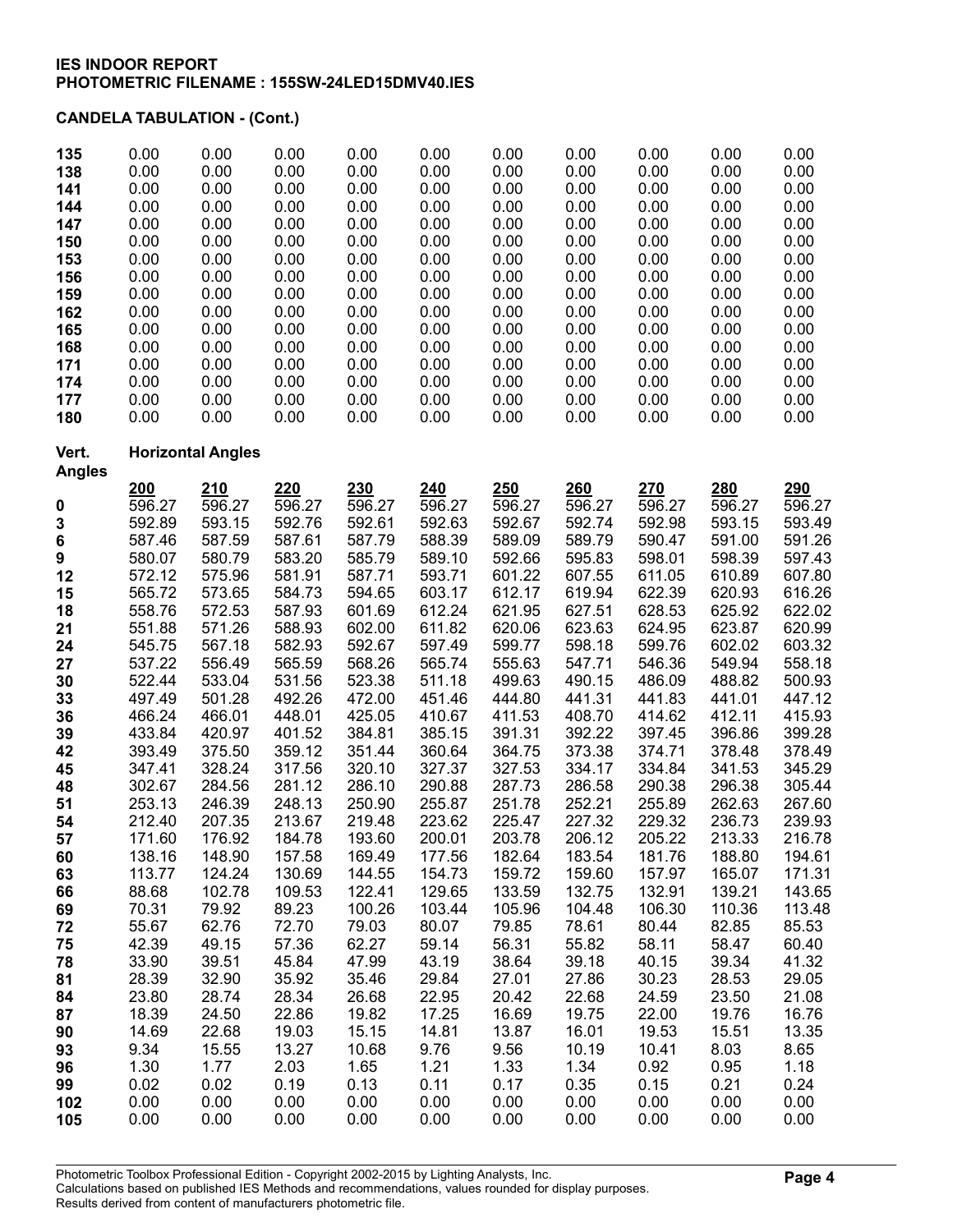| 108                    | 0.00   | 0.00                     | 0.00   | 0.00   | 0.00   | 0.00          | 0.00   | 0.00 | 0.00 | 0.00 |
|------------------------|--------|--------------------------|--------|--------|--------|---------------|--------|------|------|------|
| 111                    | 0.00   | 0.00                     | 0.00   | 0.00   | 0.00   | 0.00          | 0.00   | 0.00 | 0.00 | 0.00 |
| 114                    | 0.00   | 0.00                     | 0.00   | 0.00   | 0.00   | 0.00          | 0.00   | 0.00 | 0.00 | 0.00 |
| 117                    | 0.00   | 0.00                     | 0.00   | 0.00   | 0.00   | 0.00          | 0.00   | 0.00 | 0.00 | 0.00 |
| 120                    | 0.00   | 0.00                     | 0.00   | 0.00   | 0.00   | 0.00          | 0.00   | 0.00 | 0.00 | 0.00 |
| 123                    | 0.00   | 0.00                     | 0.00   | 0.00   | 0.00   | 0.00          | 0.00   | 0.00 | 0.00 | 0.00 |
| 126                    | 0.00   | 0.00                     | 0.00   | 0.00   | 0.00   | 0.00          | 0.00   | 0.00 | 0.00 | 0.00 |
| 129                    | 0.00   | 0.00                     | 0.00   | 0.00   | 0.00   | 0.00          | 0.00   | 0.00 | 0.00 | 0.00 |
| 132                    | 0.00   | 0.00                     | 0.00   | 0.00   | 0.00   | 0.00          | 0.00   | 0.00 | 0.00 | 0.00 |
| 135                    | 0.00   | 0.00                     | 0.00   | 0.00   | 0.00   | 0.00          | 0.00   | 0.00 | 0.00 | 0.00 |
| 138                    | 0.00   | 0.00                     | 0.00   | 0.00   | 0.00   | 0.00          | 0.00   | 0.00 | 0.00 | 0.00 |
| 141                    | 0.00   | 0.00                     | 0.00   | 0.00   | 0.00   | 0.00          | 0.00   | 0.00 | 0.00 | 0.00 |
| 144                    | 0.00   | 0.00                     | 0.00   | 0.00   | 0.00   | 0.00          | 0.00   | 0.00 | 0.00 | 0.00 |
| 147                    | 0.00   | 0.00                     | 0.00   | 0.00   | 0.00   | 0.00          | 0.00   | 0.00 | 0.00 | 0.00 |
| 150                    | 0.00   | 0.00                     | 0.00   | 0.00   | 0.00   | 0.00          | 0.00   | 0.00 | 0.00 | 0.00 |
| 153                    | 0.00   | 0.00                     | 0.00   | 0.00   | 0.00   | 0.00          | 0.00   | 0.00 | 0.00 | 0.00 |
| 156                    | 0.00   | 0.00                     | 0.00   | 0.00   | 0.00   | 0.00          | 0.00   | 0.00 | 0.00 | 0.00 |
| 159                    | 0.00   | 0.00                     | 0.00   | 0.00   | 0.00   | 0.00          | 0.00   | 0.00 | 0.00 | 0.00 |
| 162                    | 0.00   | 0.00                     | 0.00   | 0.00   | 0.00   | 0.00          | 0.00   | 0.00 | 0.00 | 0.00 |
| 165                    | 0.00   | 0.00                     | 0.00   | 0.00   | 0.00   | 0.00          | 0.00   | 0.00 | 0.00 | 0.00 |
| 168                    | 0.00   | 0.00                     | 0.00   | 0.00   | 0.00   | 0.00          | 0.00   | 0.00 | 0.00 | 0.00 |
| 171                    | 0.00   | 0.00                     | 0.00   | 0.00   | 0.00   | 0.00          | 0.00   | 0.00 | 0.00 | 0.00 |
| 174                    | 0.00   | 0.00                     | 0.00   | 0.00   | 0.00   | 0.00          | 0.00   | 0.00 | 0.00 | 0.00 |
| 177                    | 0.00   | 0.00                     | 0.00   | 0.00   | 0.00   | 0.00          | 0.00   | 0.00 | 0.00 | 0.00 |
| 180                    | 0.00   | 0.00                     | 0.00   | 0.00   | 0.00   | 0.00          | 0.00   | 0.00 | 0.00 | 0.00 |
| Vert.<br><b>Angles</b> |        | <b>Horizontal Angles</b> |        |        |        |               |        |      |      |      |
|                        | 300    | 310                      | 320    | 330    | 340    | 350           | 360    |      |      |      |
| $\pmb{0}$              | 596.27 | 596.27                   | 596.27 | 596.27 | 596.27 | 596.27        | 596.27 |      |      |      |
| 3                      | 593.85 | 594.21                   | 594.67 | 595.09 | 595.19 | 595.38        | 595.34 |      |      |      |
| 6                      | 591.47 | 591.63                   | 591.90 | 592.30 | 592.68 | 592.71        | 592.60 |      |      |      |
| 9                      | 595.40 | 592.86                   | 590.77 | 589.46 | 589.65 | 589.92        | 589.87 |      |      |      |
| $\overline{10}$        | ROO EO | <b>EQ7 10</b>            | EOME   | E07.01 | EOE EO | <b>EOE 20</b> | EOE NN |      |      |      |

|             |        | <b>00.00</b> | <b>00.00</b> | 002.OU | 00.JU  | <b>UUL.II</b> | 002.UU |
|-------------|--------|--------------|--------------|--------|--------|---------------|--------|
| 9           | 595.40 | 592.86       | 590.77       | 589.46 | 589.65 | 589.92        | 589.87 |
| 12          | 602.58 | 597.10       | 591.54       | 587.24 | 585.53 | 585.38        | 585.00 |
| 15          | 610.99 | 603.94       | 594.67       | 586.92 | 582.35 | 578.52        | 576.00 |
| 18          | 617.89 | 609.61       | 595.93       | 586.33 | 579.30 | 571.93        | 565.50 |
| 21          | 617.75 | 608.60       | 593.32       | 582.51 | 573.69 | 563.23        | 556.09 |
| 24          | 603.65 | 598.92       | 585.01       | 575.55 | 565.48 | 552.83        | 545.62 |
| 27          | 573.15 | 578.92       | 571.08       | 565.28 | 554.02 | 542.45        | 531.49 |
| 30          | 519.98 | 539.55       | 542.11       | 544.23 | 536.81 | 528.38        | 514.14 |
| 33          | 457.24 | 484.67       | 501.77       | 512.54 | 510.42 | 505.84        | 494.61 |
| 36          | 413.73 | 431.43       | 452.25       | 472.45 | 476.27 | 476.54        | 472.98 |
| 39          | 392.27 | 391.39       | 404.23       | 420.14 | 438.56 | 444.53        | 448.05 |
| 42          | 375.50 | 365.45       | 367.59       | 374.12 | 391.98 | 405.17        | 414.45 |
| 45          | 349.18 | 342.80       | 335.52       | 332.72 | 341.90 | 355.20        | 367.94 |
| 48          | 315.88 | 314.46       | 307.88       | 298.22 | 296.93 | 301.58        | 312.57 |
| 51          | 280.26 | 281.20       | 280.56       | 269.74 | 253.53 | 253.12        | 254.83 |
| 54          | 245.24 | 248.47       | 247.37       | 235.64 | 222.89 | 207.49        | 202.20 |
| 57          | 219.10 | 219.43       | 215.81       | 202.86 | 190.25 | 168.87        | 160.45 |
| 60          | 195.00 | 192.81       | 185.06       | 171.89 | 158.05 | 136.85        | 127.98 |
| 63          | 170.96 | 166.47       | 156.15       | 145.78 | 133.39 | 111.01        | 101.73 |
| 66          | 143.66 | 140.33       | 132.73       | 122.50 | 107.30 | 89.07         | 80.58  |
| 69          | 114.71 | 113.31       | 107.58       | 96.25  | 85.79  | 71.19         | 63.98  |
| 72          | 88.38  | 89.72        | 85.08        | 75.19  | 68.32  | 56.58         | 51.65  |
| 75          | 64.07  | 69.40        | 63.96        | 57.89  | 53.56  | 45.03         | 42.91  |
| 78<br>46.08 |        | 51.19        | 49.00        | 45.59  | 42.93  | 35.83         | 35.18  |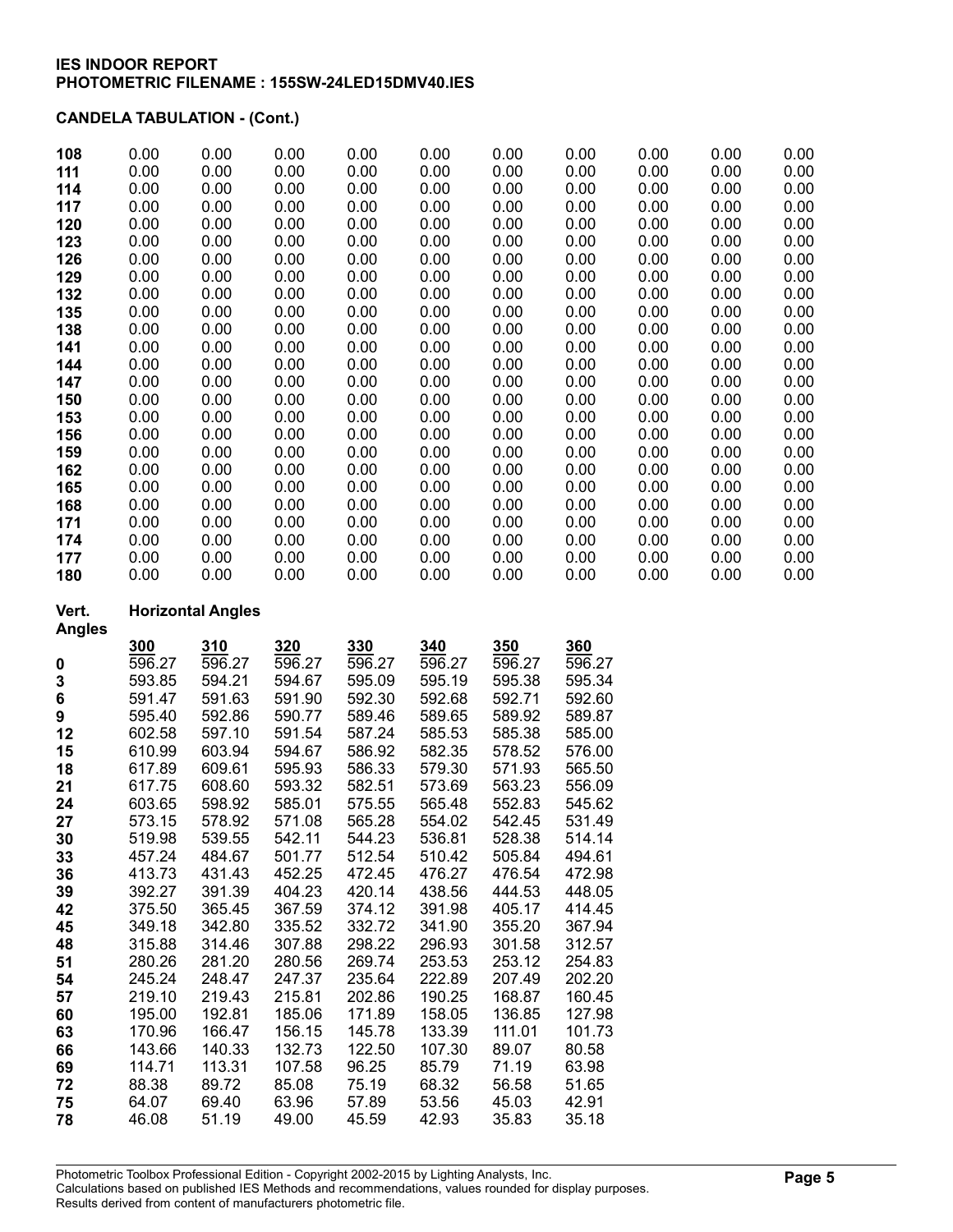| 81  | 32.75 | 38.56 | 39.78 | 37.97 | 36.50 | 28.30 | 27.53 |
|-----|-------|-------|-------|-------|-------|-------|-------|
| 84  | 25.55 | 29.92 | 31.95 | 32.87 | 29.58 | 20.65 | 18.05 |
| 87  | 18.72 | 23.02 | 25.83 | 26.68 | 22.02 | 11.58 | 8.45  |
| 90  | 14.86 | 17.80 | 21.67 | 23.74 | 15.09 | 5.18  | 1.13  |
| 93  | 8.38  | 9.90  | 12.56 | 14.93 | 7.61  | 1.65  | 0.01  |
| 96  | 0.94  | 0.97  | 1.48  | 1.02  | 0.65  | 0.19  | 0.00  |
| 99  | 0.28  | 0.25  | 0.30  | 0.43  | 0.24  | 0.05  | 0.00  |
| 102 | 0.00  | 0.00  | 0.00  | 0.00  | 0.00  | 0.00  | 0.00  |
| 105 | 0.00  | 0.00  | 0.00  | 0.00  | 0.00  | 0.00  | 0.00  |
| 108 | 0.00  | 0.00  | 0.00  | 0.00  | 0.00  | 0.00  | 0.00  |
| 111 | 0.00  | 0.00  | 0.00  | 0.00  | 0.00  | 0.00  | 0.00  |
| 114 | 0.00  | 0.00  | 0.00  | 0.00  | 0.00  | 0.00  | 0.00  |
| 117 | 0.00  | 0.00  | 0.00  | 0.00  | 0.00  | 0.00  | 0.00  |
| 120 | 0.00  | 0.00  | 0.00  | 0.00  | 0.00  | 0.00  | 0.00  |
| 123 | 0.00  | 0.00  | 0.00  | 0.00  | 0.00  | 0.00  | 0.00  |
| 126 | 0.00  | 0.00  | 0.00  | 0.00  | 0.00  | 0.00  | 0.00  |
| 129 | 0.00  | 0.00  | 0.00  | 0.00  | 0.00  | 0.00  | 0.00  |
| 132 | 0.00  | 0.00  | 0.00  | 0.00  | 0.00  | 0.00  | 0.00  |
| 135 | 0.00  | 0.00  | 0.00  | 0.00  | 0.00  | 0.00  | 0.00  |
| 138 | 0.00  | 0.00  | 0.00  | 0.00  | 0.00  | 0.00  | 0.00  |
| 141 | 0.00  | 0.00  | 0.00  | 0.00  | 0.00  | 0.00  | 0.00  |
| 144 | 0.00  | 0.00  | 0.00  | 0.00  | 0.00  | 0.00  | 0.00  |
| 147 | 0.00  | 0.00  | 0.00  | 0.00  | 0.00  | 0.00  | 0.00  |
| 150 | 0.00  | 0.00  | 0.00  | 0.00  | 0.00  | 0.00  | 0.00  |
| 153 | 0.00  | 0.00  | 0.00  | 0.00  | 0.00  | 0.00  | 0.00  |
| 156 | 0.00  | 0.00  | 0.00  | 0.00  | 0.00  | 0.00  | 0.00  |
| 159 | 0.00  | 0.00  | 0.00  | 0.00  | 0.00  | 0.00  | 0.00  |
| 162 | 0.00  | 0.00  | 0.00  | 0.00  | 0.00  | 0.00  | 0.00  |
| 165 | 0.00  | 0.00  | 0.00  | 0.00  | 0.00  | 0.00  | 0.00  |
| 168 | 0.00  | 0.00  | 0.00  | 0.00  | 0.00  | 0.00  | 0.00  |
| 171 | 0.00  | 0.00  | 0.00  | 0.00  | 0.00  | 0.00  | 0.00  |
| 174 | 0.00  | 0.00  | 0.00  | 0.00  | 0.00  | 0.00  | 0.00  |
| 177 | 0.00  | 0.00  | 0.00  | 0.00  | 0.00  | 0.00  | 0.00  |
| 180 | 0.00  | 0.00  | 0.00  | 0.00  | 0.00  | 0.00  | 0.00  |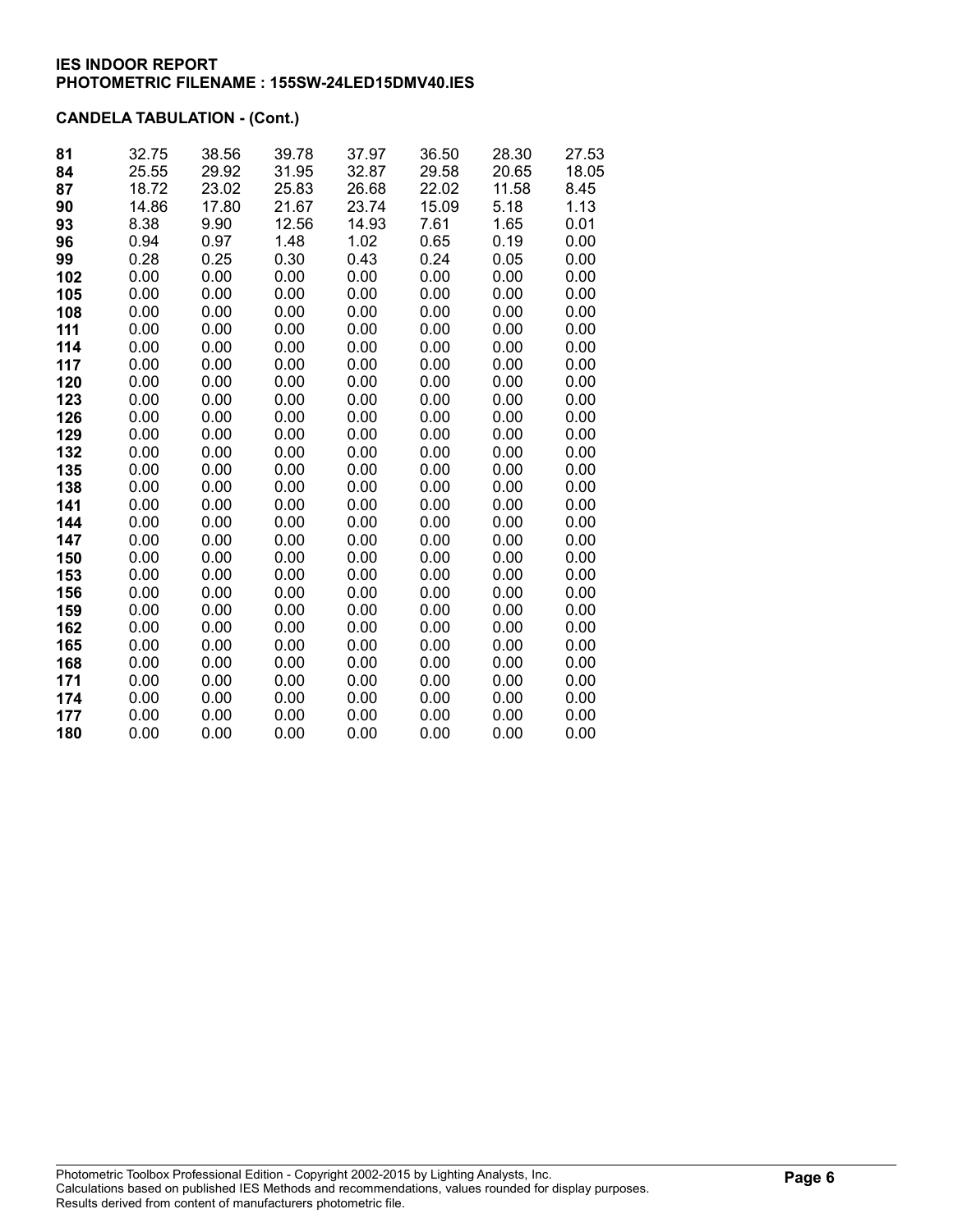### ZONAL LUMEN SUMMARY

| Zone     | Lumens  | %Lamp | %Fixt  |
|----------|---------|-------|--------|
| $0 - 20$ | 180.84  | N.A.  | 12.30  |
| $0 - 30$ | 482.87  | N.A.  | 32.90  |
| $0 - 40$ | 745.13  | N.A.  | 50.70  |
| $0 - 60$ | 1252.2  | N.A.  | 85.30  |
| $0 - 80$ | 1429.1  | N.A.  | 97.30  |
| $0 - 90$ | 1463.29 | N.A.  | 99.60  |
| 10-90    | 1417.69 | N.A.  | 96.50  |
| 20-40    | 564.30  | N.A.  | 38.40  |
| 20-50    | 815.81  | N.A.  | 55.50  |
| 40-70    | 623.56  | N.A.  | 42.50  |
| 60-80    | 176.90  | N.A.  | 12.00  |
| 70-80    | 60.41   | N.A.  | 4.10   |
| 80-90    | 34.19   | N.A.  | 2.30   |
| 90-110   | 5.46    | N.A.  | 0.40   |
| 90-120   | 5.46    | N.A.  | 0.40   |
| 90-130   | 5.46    | N.A.  | 0.40   |
| 90-150   | 5.46    | N.A.  | 0.40   |
| 90-180   | 5.46    | N.A.  | 0.40   |
| 110-180  | 0.00    | N.A.  | 0.00   |
| 0-180    | 1468.76 | N.A.  | 100.00 |

Total Luminaire Efficiency = N.A.%

## ZONAL LUMEN SUMMARY

| Zone    | Lumens |
|---------|--------|
| 0-10    | 45.60  |
| 10-20   | 135.23 |
| 20-30   | 302.04 |
| 30-40   | 262.26 |
| 40-50   | 251.51 |
| 50-60   | 255.56 |
| 60-70   | 116.49 |
| 70-80   | 60.41  |
| 80-90   | 34.19  |
| 90-100  | 5.44   |
| 100-110 | 0.02   |
| 110-120 | 0.00   |
| 120-130 | 0.00   |
| 130-140 | 0.00   |
| 140-150 | 0.00   |
| 150-160 | 0.00   |
| 160-170 | 0.00   |
| 170-180 | 0.00   |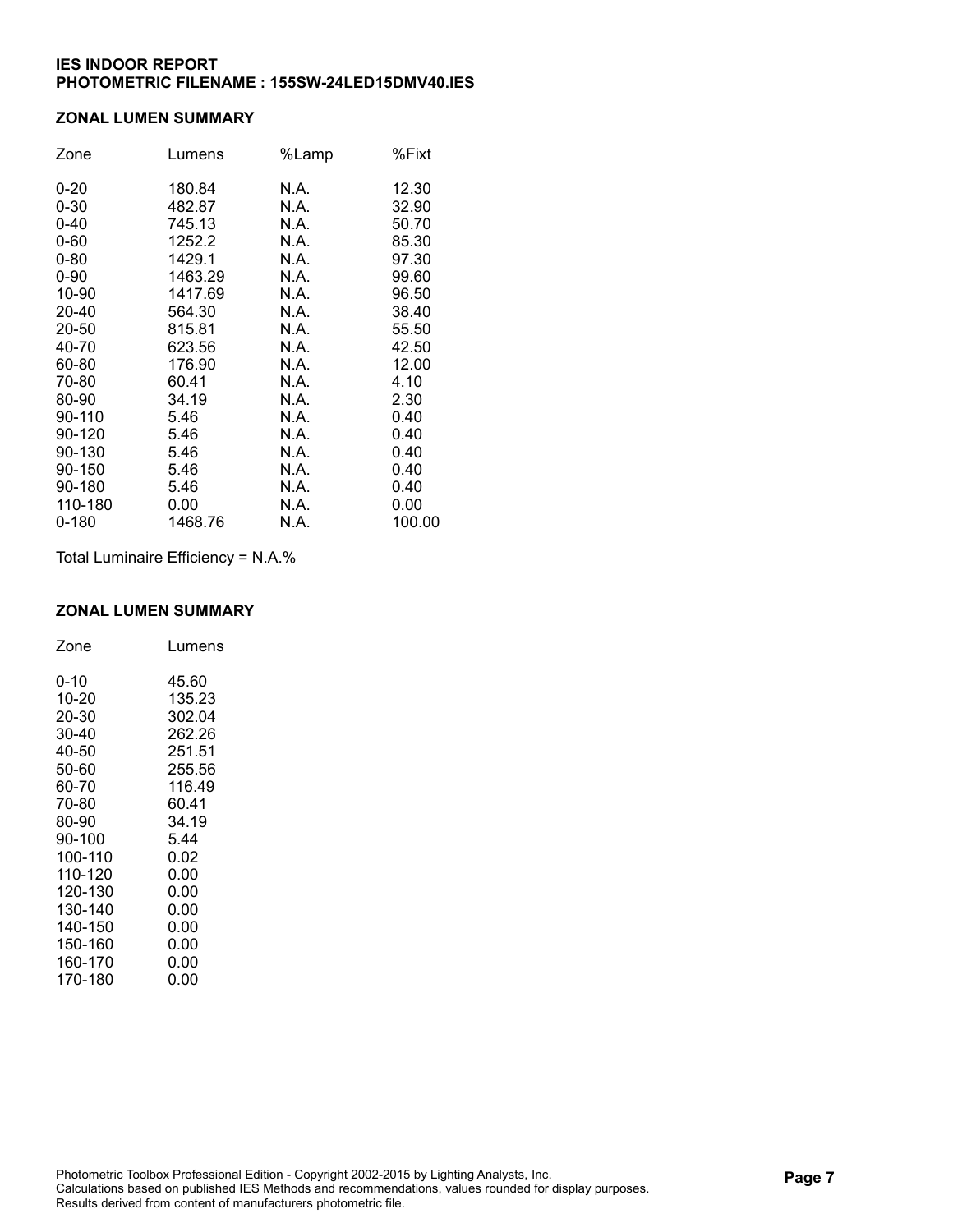### COEFFICIENTS OF UTILIZATION - ZONAL CAVITY METHOD

Effective Floor Cavity Reflectance 0.20

| <b>RC</b> | 80                 | 70                     | 50             | 30           | 10          | 0   |
|-----------|--------------------|------------------------|----------------|--------------|-------------|-----|
| <b>RW</b> | 50<br>30 10<br>70. | -30<br>50<br>70.<br>10 | 50 30<br>10    | 50 30<br>-10 | 50 30<br>10 | 0   |
| $\Omega$  | 119 119 119 119    | 116 116 116 116        | 111 111<br>111 | 106106106    | 102102102   | 100 |
| -1        | 10910510197        | 10710399 96            | 98 95 93       | 94 92 90     | 91 89 87    | 85  |
| 2         | 10092 86 81        | 98 91 85 80            | 87 82 78       | 84 80 76     | 77 74<br>81 | 72  |
| 3         | 92 82 74 68        | 89 80 73 67            | 77 71 66       | 75 69<br>-65 | 6864<br>72  | 62  |
| 4         | 84 73 65 58        | 82 72 64 58            | 69 62 57       | 67 61 56     | 65 60 55    | 53  |
| 5         | 78 66 57 51        | 76 64 56 50            | 62 55 50       | 60 54 49     | 58 53 49    | 47  |
| 6         | 72 59 51 44        | 70 58 50<br>-44        | 56 49<br>-44   | 55 48 43     | 53 47 43    | 41  |
| 7         | 67 54 45 39        | 65 53 45 39            | 51 44 39       | 50 43 39     | 49 43 38    | 36  |
| 8         | 62 49<br>41 35     | 48<br>-41<br>-35<br>61 | 40 35<br>47    | 46 39 35     | 45 39 34    | 32  |
| 9         | 58 45 37 32        | 57 44<br>37 32         | 43 36 31       | 42 36 31     | 41 35 31    | 29  |
| 10        | 55 42 34 29        | 53 41 34 29            | 40 33 28       | 39 33 28     | 38 32 28    | 26  |